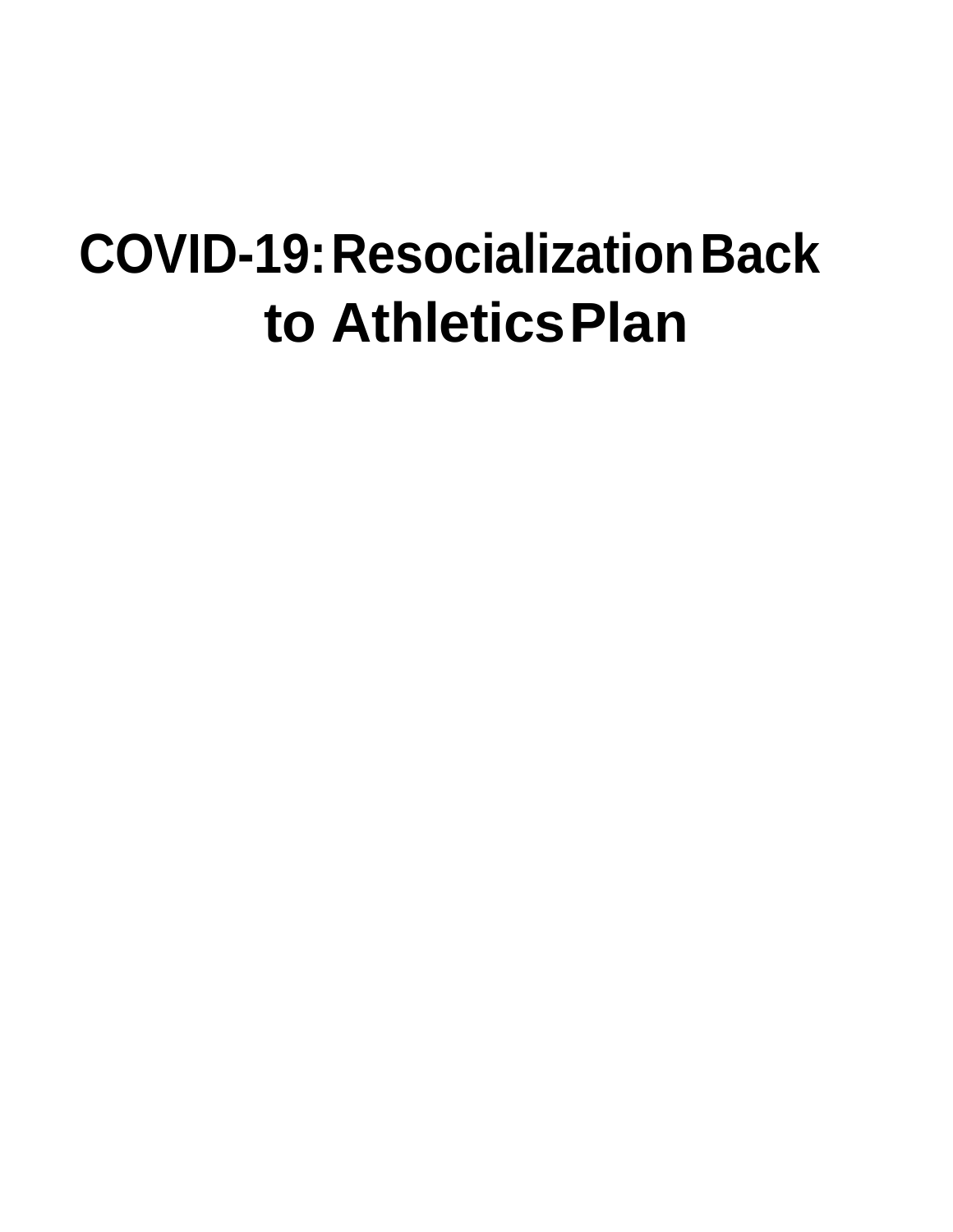### **Introduction**

The intent of this document is to assist the Sierra College Sports Medicine and Athletic Department with preparation and implementation of safe return to campus strategies and athletic activity during the COVID-19 pandemic. This document will continue to be updated based on the current recommendations from the CDC, State and Countyguidelines

# **Timelines**

- A. Pre-Season Conditioning Period<sup>4,7</sup>
	- a. PertheNationalStrength andConditioningAssociation(NSCA)recommendations, we should utilize a 4-week gradual buildup of conditioning for our student-athletes following the lengthy shelter-in-place layoff in order to allow for appropriate conditioning, acclimatization and to prevent injury.
- B. Contingency Plan
	- a. Spring Sports Group1
		- 1. Pre-Season Conditioning Period January 4 January 16
		- 2. In-Season Sport January 18 April 17
			- i. Football
			- ii. Men's/Women's Basketball
			- iii. Women's Cross Country
			- iv. Women's Golf
			- v. Women's Soccer
			- vi. Women's Volleyball
			- vii. Men's/Women's WaterPolo
			- viii.Wrestling
	- b. Spring Sports Group2
		- 3. Pre-Season Conditioning Period January 25 March 26
		- 4. In-Season Sport March 27 June 23
			- i. Baseball
			- ii. Beach Volleyball
			- iii. Men's Golf
			- iv. Softball
			- v. Men's/Women's Swim andDive
			- vi. Women's Tennis
			- vii. Women's Track &Field

#### **Education**5-7, <sup>11</sup>

- A. All Staff Members will complete the COVID-19 Educational Session for Administrators, Coaches and Staff (Power Point)
- B. All Student-Athletes will complete the COVID-19 Educational Session for Student Athletes (Power Point)
- C. Signage will be posted in all athletic facilities identifying appropriate safety measures (social distancing, sanitization, personal protective equipment requirements, etc.)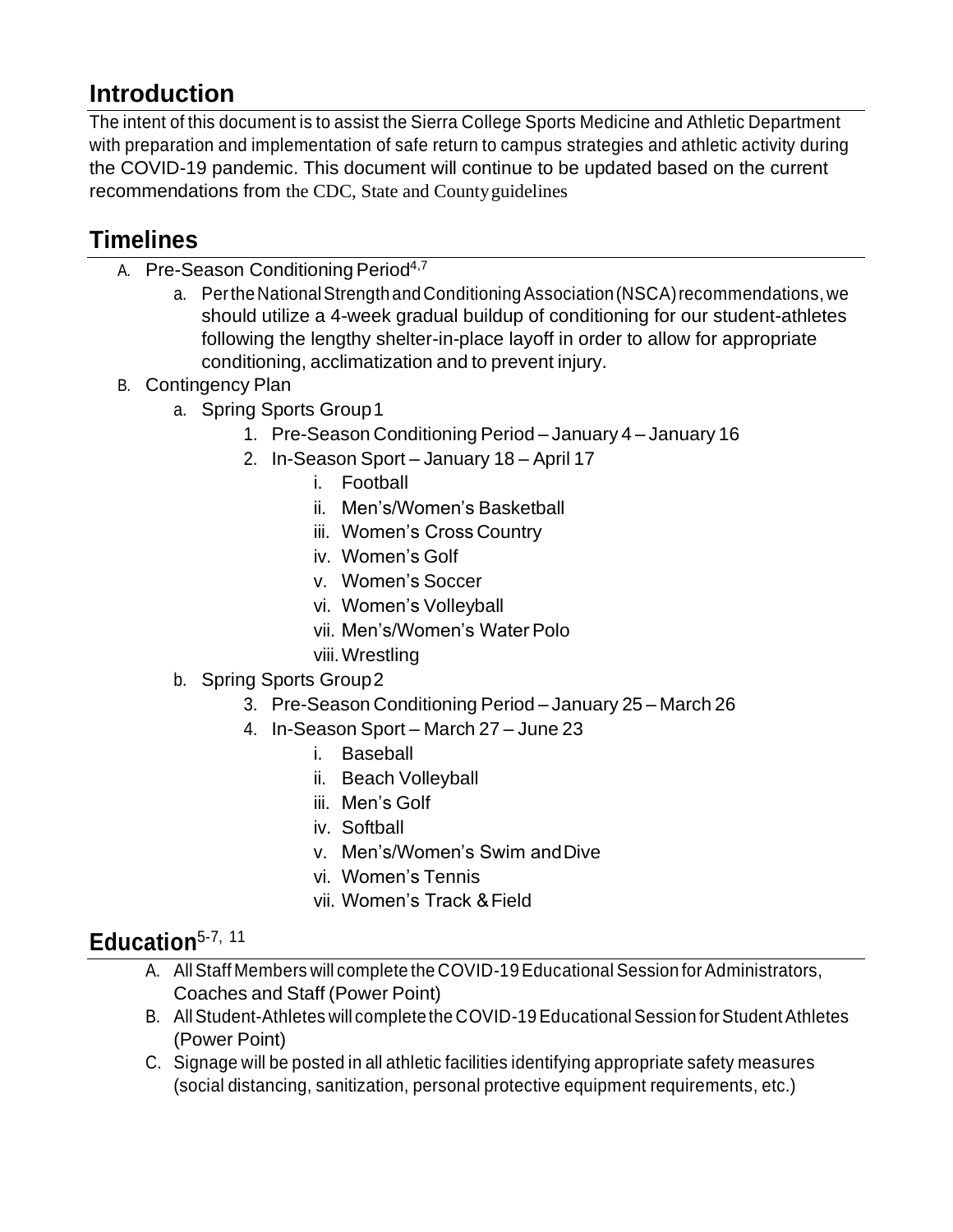# **Personal Protective Equipment (PPEs)**1,6,8,16, <sup>22</sup>

- A. All student-athletes, coaches and staff will wear face coverings in accordance with Placer County and/or state guidelines once they arrive on campus.
	- a. Exception will be for student-athletes participating in conditioning drills if social distancing is maintained
	- b. Cloth face covers are acceptable for student-athlete and coaches and need to cover the nose and mouth
- B. Athletic trainers and other medical professionals should wear protective masks on campus when interacting with student athletes.
- C. Athletic trainers and other medical providers should wear protective masks and eyewear when evaluating injuries or in sustained close contact with individuals
- D. Gloves should be used anytime there is patient contact and when handling items contaminated by bodyfluids.
- E. Eye protection should be used anytime there is extended close contact with student athletes.

#### **Screening**

- A. Pre-Season Conditioning Period
	- a. All student-athletes will complete a COVID-19 specific Pre-participation questionnaire (PPQ)<sup>2</sup>
	- b. Pre-participation exams $4-6,15$ 
		- 1. All new student-athletes will complete a pre-participation physical exam using the Sierra College form.
		- 2. Returning student athletes will complete the health history questionnaire using the Sierra College form.
	- c. Considerations might need to be made for high risk groups<sup>1,4-6,15</sup>
	- d. Daily Screening<sup>1,20-21</sup>
		- 1. Before coming to campus all student-athletes and staff will complete and submit the Daily Pre-Screening under the Health Screening section on the Sierra College phoneapp
		- 2. On campus screeningarea
			- i. Check daily pre-screening on phone completed
			- ii. Scan POD QR code
			- iii. Symptom check
			- iv. Temperature check
		- 3. DailyScreeningwillbeperformedbyqualifiedandauthorizedpersonnel
		- 4. Student-Athletesandstaffwhoanswered"yes"toanyofthesymptomon the Sierra Health Screening App or have a fever of 100.4\* will not be allowedentryontocampusandsenthome. OneoftheSierraCollege athletic trainers or someone from Sierra College Contact Tracing will follow up with individual.
		- 5. It may also be determined that you need to get a COVID-19 test
- B. In-Season Sports

Prior to the start date for In-Season Sports, if not already completed for pre-season training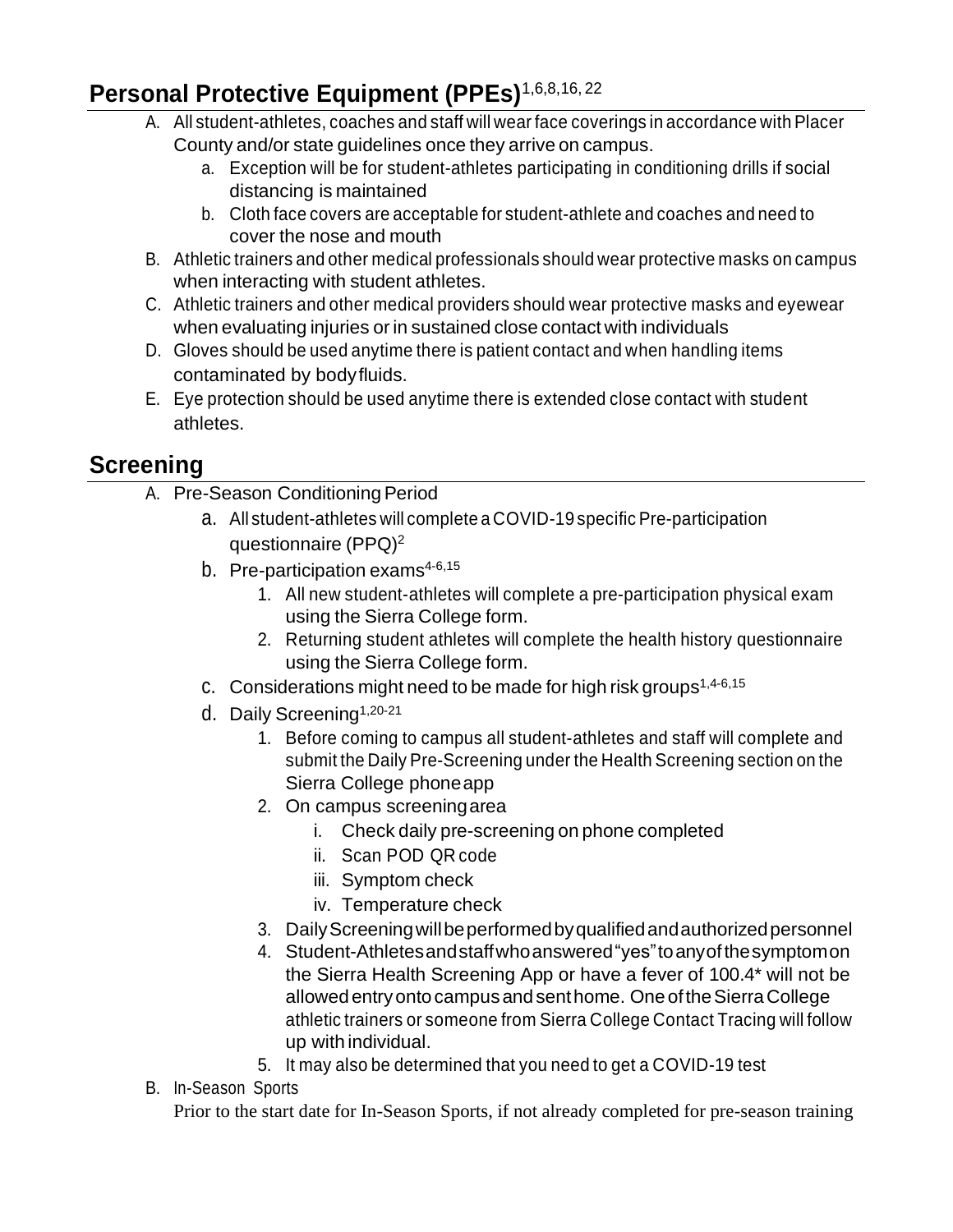- a. All student-athletes and staff will complete a COVID-19 specific Pre-participation questionnaire (PPQ)<sup>2</sup>
- b. All new student-athletes will complete Sierra pre-participation physical exam form and returners will complete the Sierra follow-up health history questionnaire.<sup>4,6,15</sup>
- c. Considerations might need to be made for high risk individuals $1,4-6,15$
- d. Daily Screening<sup>1,20-21</sup>
	- 1. Before coming to campus all student-athletes and staff will complete and submit the Daily Pre-Screening under the Health Screening section on the Sierra College phoneapp
	- 2. On campus screeningarea
		- i. Check daily pre-screening on phone completed
		- ii. Scan POD QR code
		- iii. Symptom check
		- iv. Temperature check
	- 3. DailyScreeningwillbeperformedbyqualifiedandauthorizedpersonnel
	- 4. Student-Athletesandstaffwhoanswered"yes"toanyofthesymptomon the Sierra Health Screening App or have a fever of 100.4\* will not be allowedentryontocampusandsenthome. OneoftheSierraCollege athletic trainers or someone from Sierra College Contact Tracing will follow up with individual.
	- 5. It may also be determined that you need to get a COVID-19 test
- e. Testing4, <sup>22</sup>

Testing for medium and high contact risk sports also includes, coaches and staff

1.HighContactRiskSports (basketball, football, soccer, volleyball, water polo, wrestling)

- i. Initial diagnostic PCR test upon arrival to campus
- ii. Weekly out-of-season PCR test- 12.5% or 25% of athletes
- iii. Weekly in-season PCR test for all athletes
- iv. Competition PCR test -all athletes 48hrs before event
	- a. This may account for the weekly testing
- 2. Medium Contact Sports (baseball, softball)
	- i. Initial diagnostic PCR test upon arrival to campus
	- ii. Weekly out-of-season and in-season PCR test-12.5% or 25% of athletes
	- iii. Additional testing for symptomatic and high contact risk individuals
- 3. Low Contact Sports (cross country, golf, swimming and diving, tennis, track and field)
	- i. Initial diagnostic PCR test upon arrival to campus
	- ii. Additional testing for symptomatic and high contact risk individuals

### **Sanitization**

- A. Daily treatment with long-term sanitization products in all facilities: 1,4,6,7,14-15
	- a. Athletic Training room
	- b. Locker Rooms/ TeamRooms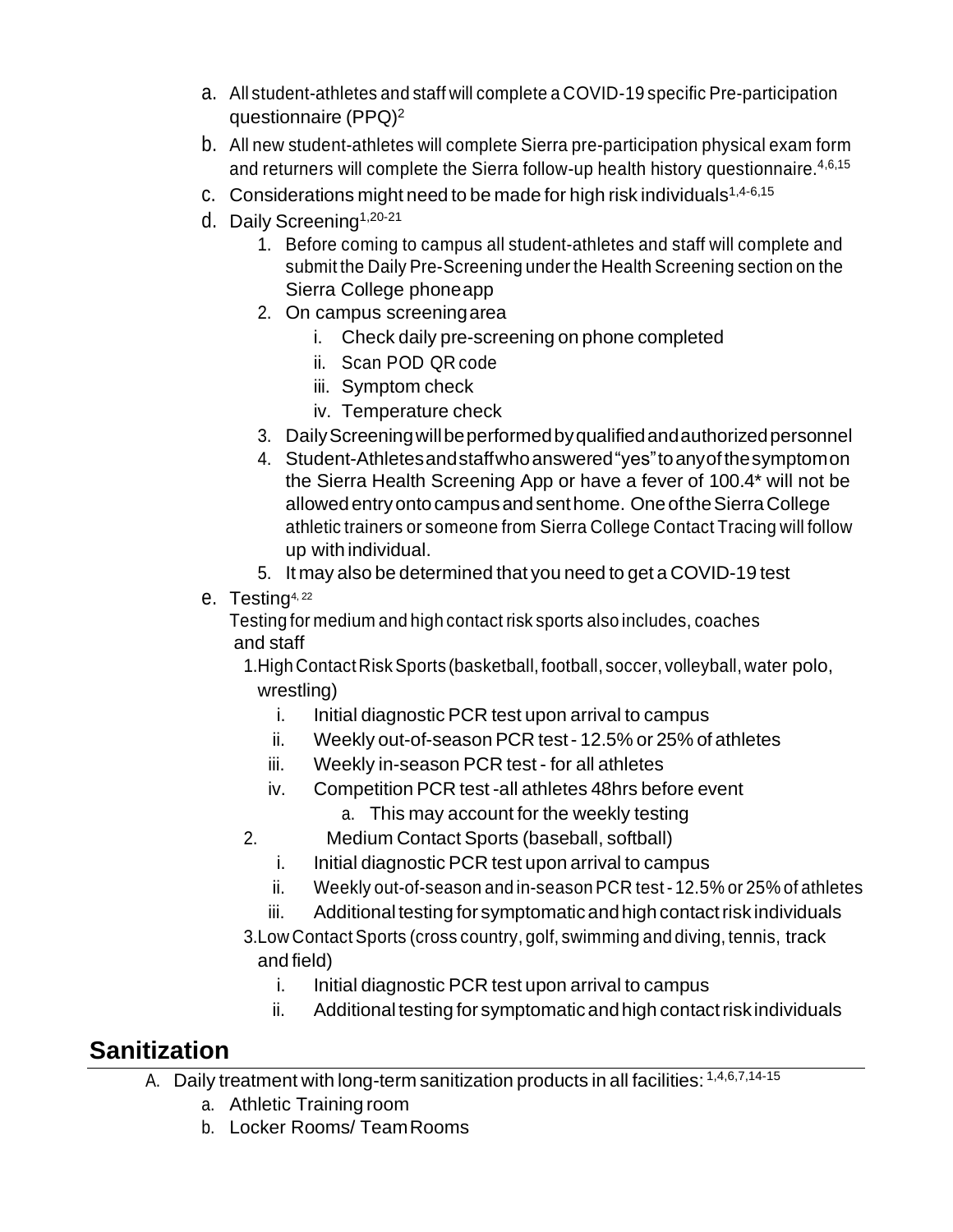- c. Weight room
- d. Athletic Facilities
- e. Restrooms
- B. Regular wipe down sanitization of all high contact surfaces such as door handles, tables, counters and equipment: 1,4,6,7,14-15
	- a. Athletic Training room
	- b. Locker Rooms/ TeamRooms
	- c. Weight Rooms
	- d. Restrooms
- C. Regular wipe-down sanitization of all equipment after each use: 1,4,6,7,14-15
	- a. Weight Room Equipment
	- b. Rehabilitation Equipment in the Athletic Training room
	- c. Sport-Specific Equipment
	- d. Hydration Equipment (water horses, coolers, etc.)
- D. HandSanitizerwillbeavailableatallfacilitiestoallowforuseuponentranceandexitof the facility
- E. Regular hand washing will be encouraged, in accordance with CDC recommendations<sup>1,4,6</sup>

### **Facility Plans**

- A. All Facilities
	- a. Social Distancing will be maintained within the Placer County and/or state quidelines $1,2,22$
	- b. PPEs will be worn in accordance with Placer County and CDC quidelines<sup>1,6,10,22</sup>
	- c. Hydration $4,6,12-13$ 
		- 1. Athletesareencouragedtobringtheirownhydration.Nosharingof bottles.
		- 2. Water cooler for refilling water bottles will be available at the athletic training tent 4,6,12-13
			- i. Individual-use cups might be available
			- ii. Spigot wiped down after every use
	- d. Hand sanitizer will be available atall facilities to "Sanitize In /Sanitize Out".
- B. Athletic Training Room<sup>1,2,4,14</sup>
	- a. Appointments will be scheduled for injury evaluation and treatment to ensure appropriate spacing and staffing needs.
	- b. Equipment, tables, counters and high-touch areas will be wiped down after every use.
	- c. Entire facility will be sanitized daily.
- C. Weight Room1,2,4,7,14-15
	- a. Appropriate social distancing needs to be maintained when directed by Placer County and/or stateguidelines
	- b. All equipment will be wiped down after every use
	- c. All equipment will be sanitized between teams or workout groups
	- d. Entire facility will be sanitized daily
- D. Locker Rooms1,2,4,7,14-15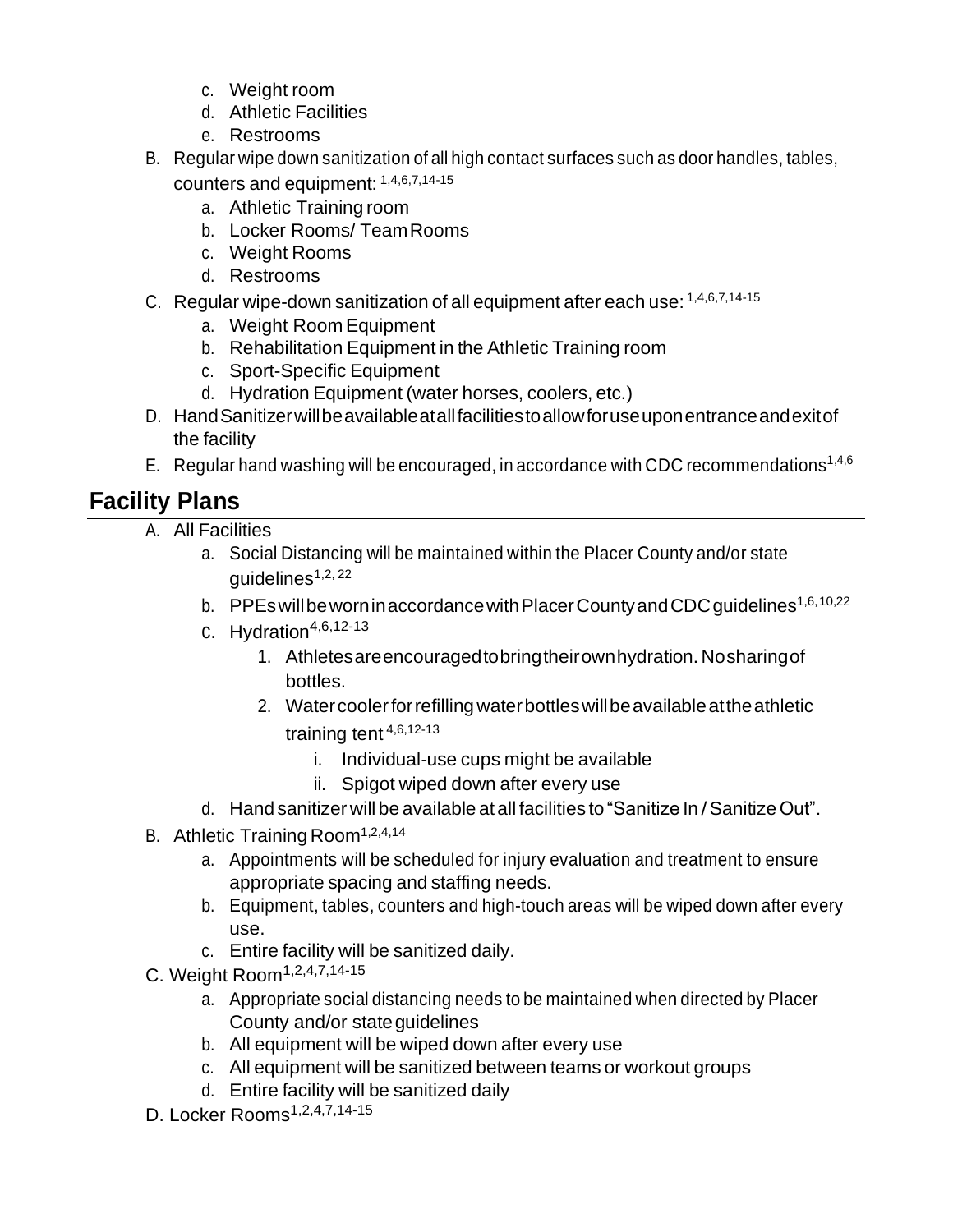- a. Locker rooms might be unavailable/limited when restrictions from Placer County and/or state prohibit or limit their use.
- b. Appropriate social distancing needs to be maintained when directed by Placer County and/or stateguidelines
- c. Needs to be wiped down/sanitized between team usage
- d. Entire facility will be sanitized daily.

# **Reaction to a Positive Test**

- A. Student Athlete Exposure or Positive COVID-19 Test Procedure
	- a. Contact the Sierra College contact tracing and athletic directors about any possible exposure or reported positive cases as soon as possible.
	- b. Student athletes or staff that have possibly been exposed to COVID-19<sup>1,3-4</sup>
		- 1. Self-quarantine for 14 days after your last exposure
			- Negative test will not shorten quarantine time
		- 2. Check your temperature and monitor symptoms
		- 3. Check in with the athletic trainers daily on how you are feeling
	- c. Student athletes or staff that were tested positive for COVID-191,2,4
		- 1. Need to self-isolate for atleast 10 days and monitor symptoms
			- i. Stay in touch with your medical provider and relay pertinent information to the athletic trainer(s).
		- 2. Try to stay away from individuals in your home/apartment and wear a mask if not able to isolate
		- 3. Seek emergency medical attention if your symptoms start getting worse
	- d. Infected individuals with symptoms can stop isolation when $1,3-4$ 
		- **1.** 10 days since symptoms first appeared **and**
		- **2.** 24hourswithnofeverwithouttheuseoffever-reducingmedications**and**
		- 3. Other symptoms of COVID-19 are improving
		- 4. Most people do not require testing to decide when they can be around others; however, if your healthcare provider recommends testing, they will let you know when you can resume being around others based on your test results.
	- e. Infected individuals without symptoms can stop isolation when  $1,3-4$ 
		- 1. 10 days have passed since you had a positive test and no symptoms have occurred
		- 2. Most people do not require testing to decide when they can be around others; however, if your healthcare provider recommends testing, they will let you know when you can resume being around others based on your test results.
		- 3. If you develop symptoms after testing positive, follow the guidance above
	- f. Medical clearance will be required for all individuals before returning to campus<sup>17-</sup> 19
- B. Student Athlete Return to Play Protocol<sup>4,6,9-11</sup>
	- a. Medical clearance will be required before starting any level of activity
	- b. Student-athlete was asymptomatic, non-hospitalized
		- 1. Rest/no exercise for 10 days from positive test result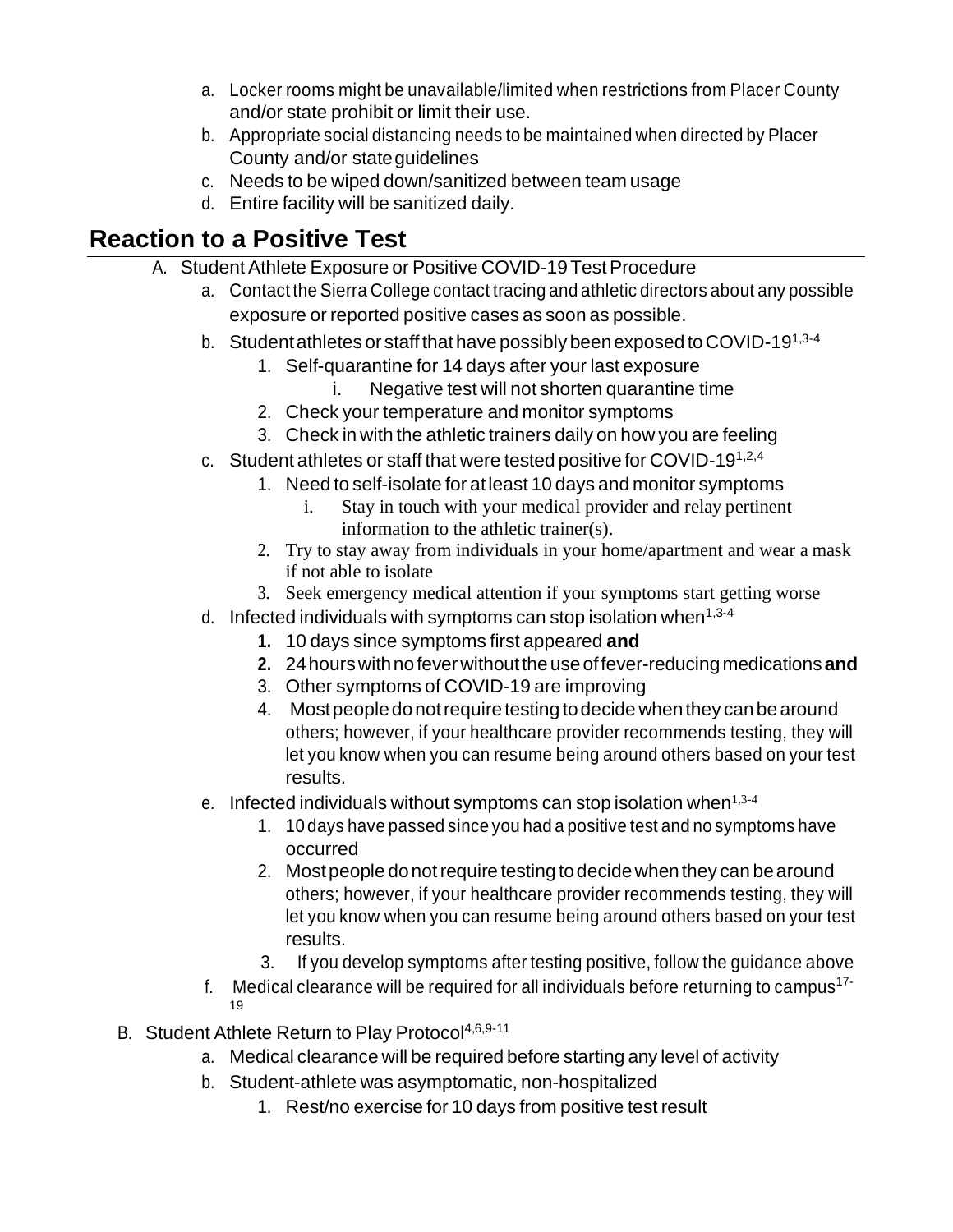- 2. Have a gradual progression from light activity back to unrestricted sport participation.
- c. Student-athlete mild symptoms, non-hospitalized
	- 1. Rest/recover/no exercise for 14 days during symptomatic period
	- 2. No exercise for 14 days after symptoms resolves.
	- 3. Recommended that student-athlete undergoes cardiac screening
	- 4. Have a gradual progression from light activity back to unrestricted sport participation
- d. Student-athlete severe symptoms,hospitalized
	- 1. Rest/recover with no exercise for 14 days while symptomatic
	- 2. No exercise for 14 days after symptoms resolves
	- 3. Recommended that student-athlete undergoes cardiac screening if not done while hospitalized
	- 4. Have a gradual progression from light activity back to unrestricted sport participation
- C. Graduated Return to Activity<sup>11</sup>
	- a. Minimum Rest Period (During Isolation) 10 days minimum
		- 1. Exercise allowed walking, activities of daily living
	- b. Light Activity 2 days minimum
		- 1. Exercise allowed walking, light jogging, stationary bike, no resistance training
		- 2. 70% Heart RateMax
		- 3. <15 min
	- c. Frequency of Training Increase 1 day minimum
		- 1. Exercise allowed simple movement activities (ex: running drills)
		- 2. 80% Heart RateMax
		- 3. <30 min
	- d. Duration of Training Increases 2 days minimum
		- 1. Exercise allowed more complex training activities
		- 2. 80% Heart RateMax
		- 3. <45 min
	- e. Intensity of Training Increases 2 days minimum
		- 1. Exercise allowed normal training activities
		- 2. 80% Heart RateMax
		- 3. <60 min
	- f. Resume Normal TrainingProgressions
		- 1. Exercise allowed normal training activities

### **References**

1. Centers for Disease Control and Prevention. Coronavirus (COVID-19). https:/[/www.cdc.gov/coronavirus/2019-ncov/index.html.A](http://www.cdc.gov/coronavirus/2019-ncov/index.html)ccessed May 21, 2020.

*2.* ACHACOVID-19TaskForce:ReopeningGuidelinesCommittee.*ACHAGuidelines:*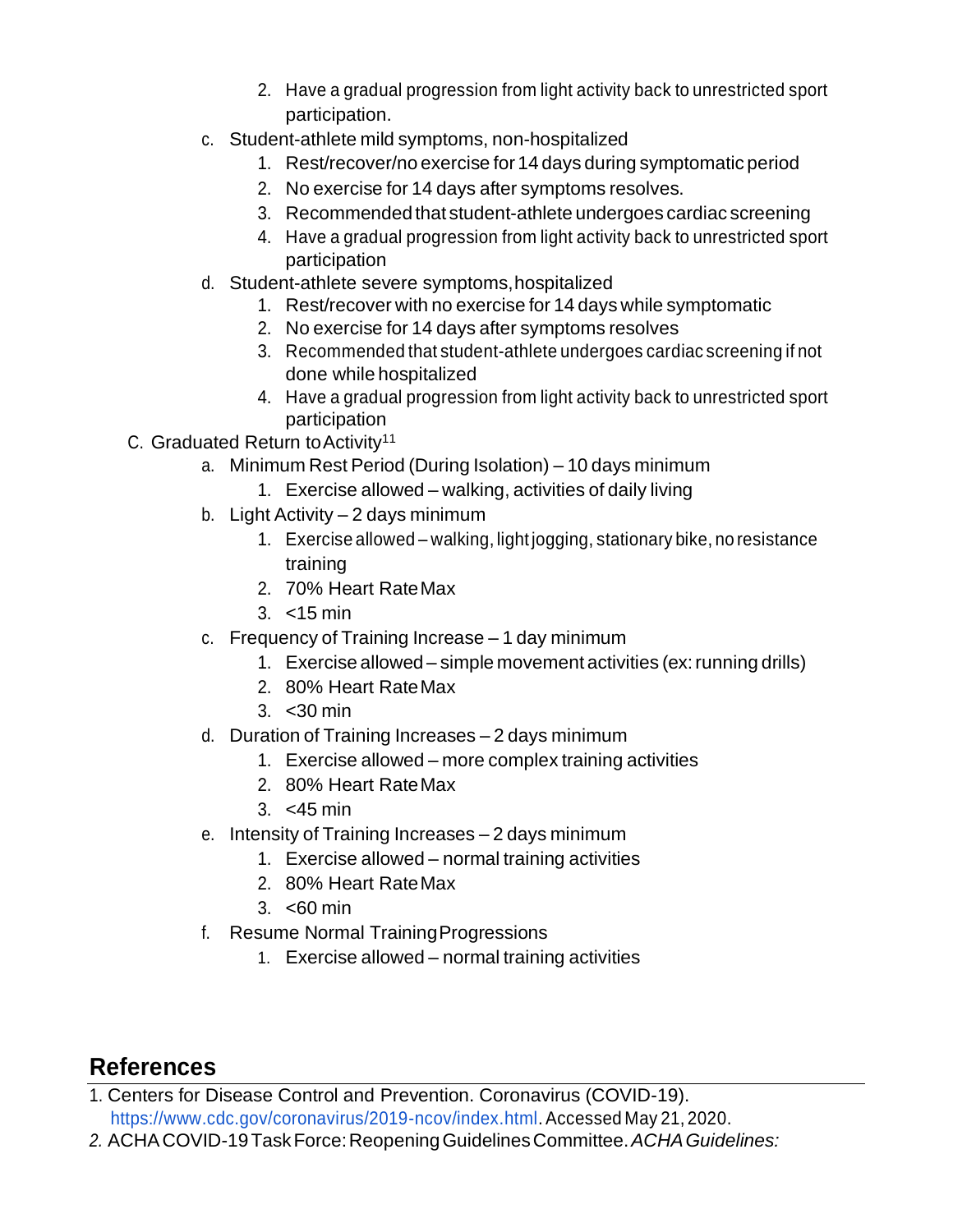*Considerations forReopeningInstitutionsofHigher*EducationintheCOVID-19Era.Silver Spring, MD. American College Health Association; 2020.

- 3. *Considerationsforsportsfederations/sportseventorganizerswhenplanningmass gatherings in the context of COVID-19: interim guidance.* World Health Organization; April 14, 2020.1-4.
- 4. Core Principles of Resocialization of Collegiate Sport. National Collegiate Athletic Association. [http://www.ncaa.org/sport-science-institute/core-principlesresocialization](http://www.ncaa.org/sport-science-institute/core-principlesresocialization-)collegiate-sport. 2020. Accessed May 21, 2020.
- 5. *USOPC Return to Training Considerations Post-COVID-19.* United States Olympic & Paralympic Committee; April 28, 2020.
- 6. *Pre-Return and Return-to-CampusPreparation and CommunicationPlan.* National Athletic Trainers' Association Intercollegiate Council for Sports Medicine; 2020.
- *7.* National Strength and Conditioning Association COVID-19 Return to Training Taskforce. COVID-19.*Return toTraining:GuidanceonSafeReturn toTrainingfor Athletes.* National Strength and Conditioning Association; 2020. 8. Korey Stringer Institute. *Heat Acclimatization.*

https://ksi.uconn.edu/prevention/heatacclimatization/. PublishedAugust11,2019.AccessedMay21,2020.

- 8. Occupational Safety and Health Administration. Safety and Health Topics. https:/[/www.osha.gov/SLTC/.A](http://www.osha.gov/SLTC/)ccessed May 21, 2020.
- 9. American College of Cardiology. Exercise and Athletics in the COVID-19 Pandemic Era. [https://www.acc.org/latest-in-cardiology/articles/2020/05/13/12/53/exercise](https://www.acc.org/latest-in-cardiology/articles/2020/05/13/12/53/exercise-)andathletics-in-the-covid-19-pandemic-era. Accessed May 21, 2020.
- 10. JAMA Cardiology. A Game Plan for the Resumption of Sport and Exercise After Coronavirus Disease 2019 (COVID-19) Infection. https://jamanetwork.com/journals/jamacardiology/fullarticle/2766124?guest AccessKey=6e2409c7-67d4-45ea-bc59- 299c2d0a9db1&utm\_source=For\_The\_Media&utm\_medium=referral&utm\_campaign=f tm\_links&utm\_content=tfl&utm\_term=051320.Accessed May 21, 2020.
- 11. British Journal of Sports Medicine. (2020, May 7). Concerned about COVID-19 and the athletic heart? Prof Jon Drezner gives insight. Episode #427. https://soundcloud.com/bmjpodcasts/concerned-about-covid-19-and-theathleticheart-prof-jon-drezner-gives-insight-episode-427. Accessed May 18, 2020
- 12. RosenthalK,DrellichE.*Exclusive:MLBproposesmedicalandsafetyprotocols toplayers in 67-page document.* The Athletic. May 16, 2020.
- 13. *Guidelines for Opening Up High School Athletics and Other Activities.* National Federation of State High School Associations Sports Medicine Advisory Committee; 2020.
- 14. Caterisano A, Decker D, Snyder B, Feigenbaum M, Glass, R, House, P...(2019). CSCC and NSCA joint consensus guidelines for transition periods: Safe return to training following inactivity.*Strength and Conditioning Journal, 41*(3), 1-23. [http://dx.doi.org/10.1519/SSC.](http://dx.doi.org/10.1519/SSC) 0000000000000477
- 15. National Athletic Trainer's Association. *ICSM Return-To-Campus Recommendations.* https:/[/www.nata.org/professional-interests/job](http://www.nata.org/professional-interests/job-)settings/collegeuniversity/

resources. Published May 8, 2020. Accessed May 22, 2020.

16. Association for Professionals in Infection Control and Epidemiology.